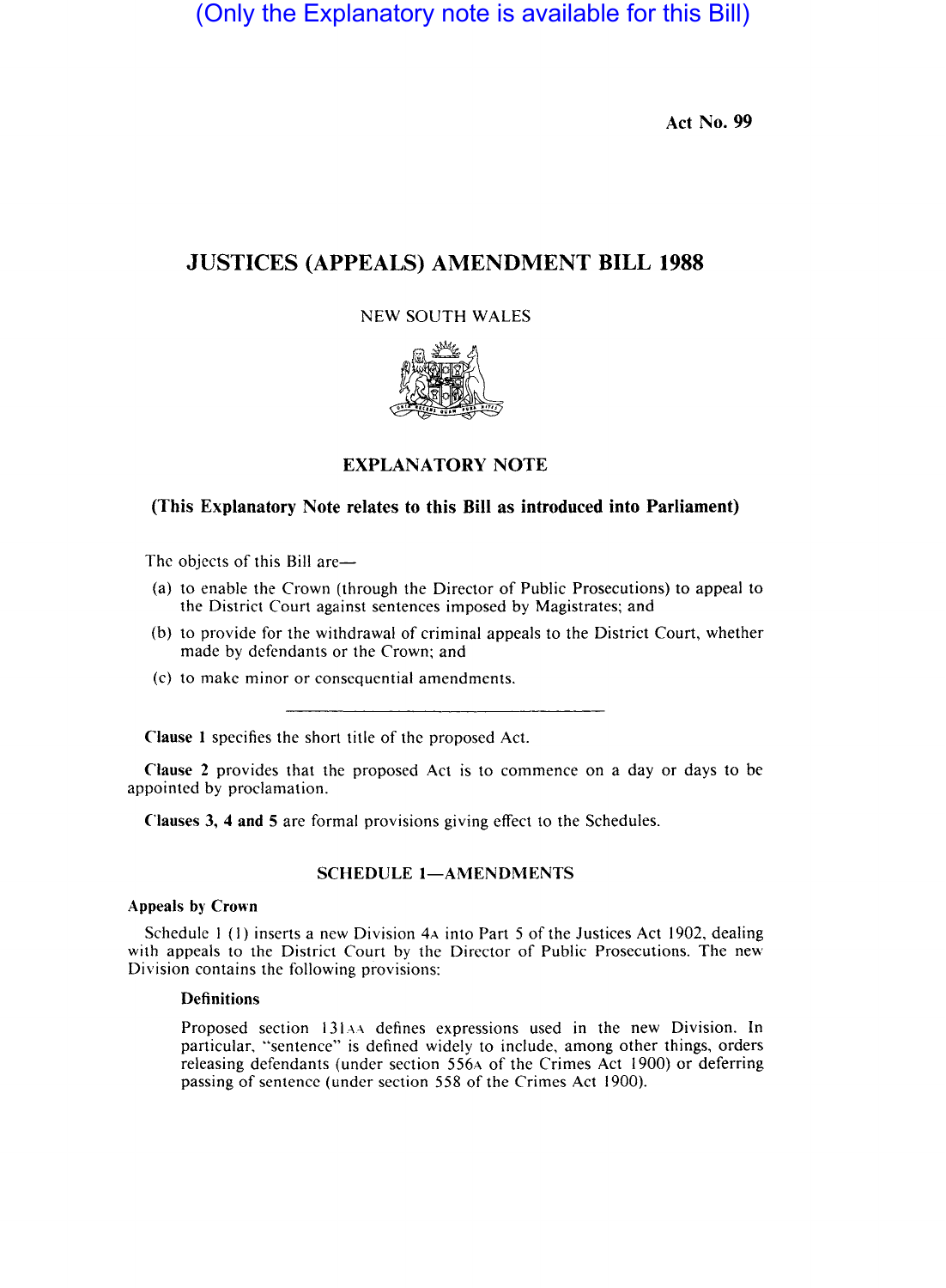### Appeal by Crown to District Court against sentence

Proposed section 131 AB empowers the Director of Public Prosecutions to appeal to the District Court against a sentence imposed by a Magistrate (or other Justice or Justices) in-

- (a) proceedings for an indictable offence being dealt with summarily in a Local Court: or
- (b) proceedings for a prescribed summary offence (as defined in the Director of Public Prosecutions Act 1986, i.e. an offence for which the Director of Public Prosecutions may institute or take over proceedings without consent): or
- (c) proceedings for any other summary offence if instituted or carried on by the Director of Public Prosecutions.

The new section provides that the District Court may confirm or vary the sentence being appealed against or impose another sentence.

### Procedure

Proposed section 131 AC provides that an appeal under the new Division has to be lodged within 28 days from when the sentence was imposed by the Magistrate. It also provides that the District Court can specify the venue and the setting down for the hearing of the appeal as well as adjourn the hearing of the appeal. The District Court is also empowered to issue bench warrants in appropriate cases.

#### Withdrawal of appeals

Schedule 1 (2) inserts a new section 132B into the Justices Act 1902, enabling an appeal by a defendant or by the Crown to the District Court to be withdrawn at any stage with the leave of the Court. The section also provides that when it gives leave to withdraw an appeal, the District Court may make such orders as will result in the defendant being placed in the same position as if the appeal had not been made.

#### Limitation on appeals

Schedule 1 (3) inserts a new section  $132c$  into the Justices Act 1902, limiting the making of appeals to the District Court in criminal matters. Subsection (1) is a restatement of the provision at present contained in section 122 (3), but suitably expanded to deal with Crown appeals against sentences. Subsection (2) makes it clear that the decision of the District Court on an appeal is not itself subject to further appeal to the District Court.

### SCHEDULE 2-MINOR OR CONSEQUENTIAL AMENDMENTS

### Definition of "District Court"

Schedule 2 (I) inserts a definition of "District Court" in section 3 of the Justices Act 1902. As a result, an existing definition in section  $121A$  can be omitted, and other consequential amendments made. These are effected by Schedule 2 (2), (3), (4), (9) and (10).

### Heading to Division 4 of Part 5

Schedule 2 (5) substitutes the heading to the Division, so as to distinguish the contents of the Division from the proposed Division 4A, which also deals with appeals.

### Definitions for Division 4 of Part 5

Schedule 2 (6) substitutes section  $121A$ , in line with the definitions for proposed Division 4A. Schedule 2 (8) omits a definition, which will instead be included in the substituted section 121A.